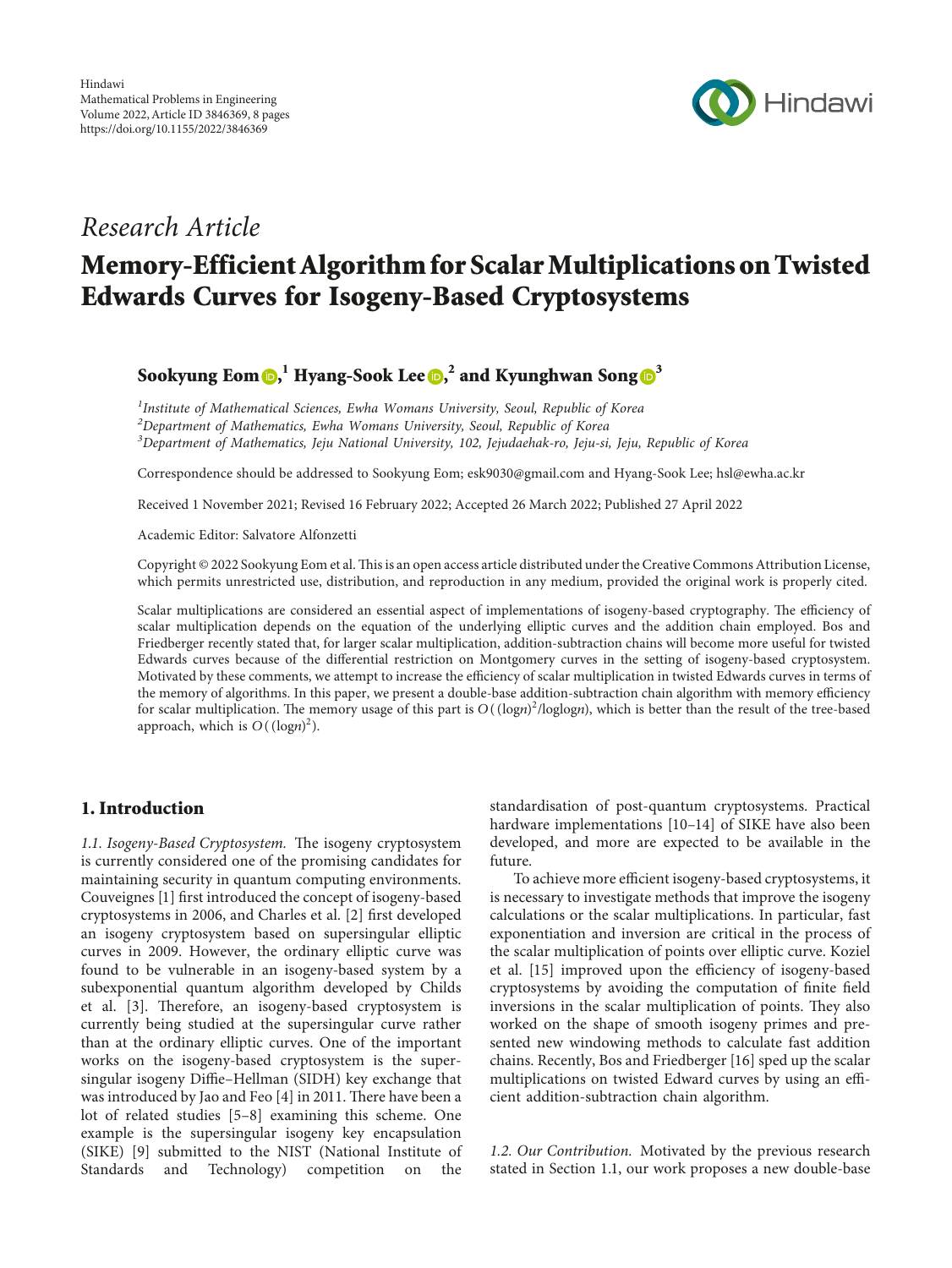addition-subtraction chain algorithm and demonstrates scalar multiplication using the proposed chain for a twisted Edwards curve with projective coordinates. In particular, we focus on the memory efficiency aspect. Our algorithm leads to a memory-efficient system because it only needs *O*((log*n*) 2 /loglog*n*), which is better than the result of the tree-based approach, which is  $O((\text{log}n)^2)$  [[17\]](#page-6-0). Therefore, in terms of memory efficiency, the approach based on a modified greedy algorithm is shown to be a good choice for scalar multiplication. These results represent an improvement upon the scalar multiplication of isogeny-based cryptosystems in the field of post-quantum cryptography. The experimental results also show that the length of the chain is much shorter, and as a result, for scalar multiplication in a isogeny-based cryptosystem, the complexity is reduced by 20% compared to the single-base number system.

1.3. Organization. The paper is organized as follows. In Section 2, we give preliminaries on isogenies and additionsubtraction chains on double-base number systems for elliptic curve isogeny-based cryptosystems. Section [3](#page-2-0) introduces twisted Edwards curves and their various coordinates. In Section [4,](#page-2-0) we present our new algorithms and compare the memory usage with previous work [[18\]](#page-6-0) and suggest the experimental result for the computational complexity. Section [5](#page-5-0) concludes our work.

#### **2. Preliminaries**

In this section, we review briefly some concepts and properties of isogenies and addition-subtraction chains for elliptic curve isogeny-based cryptosystems.

2.1. Isogeny. Let  $E_1$  and  $E_2$  be two elliptic curves over a finite field  $\mathbb{F}_q$ . An isogeny  $\phi$ :  $E_1(\overline{\mathbb{F}_q}) \longrightarrow E_2(\overline{\mathbb{F}_q})$  is a nonconstant group homomorphism  $(E_1 \text{ and } E_2)$  that is given by rational functions. This means that  $\phi(P + Q) = \phi(P) + \phi(Q)$  for all *P*, *Q* ∈ *E*<sub>1</sub>( $\overline{\mathbb{F}_a}$ ) and there exist rational functions  $r_1, r_2$  such that if  $\phi(x_1, y_1) = (x_2, y_2)$ , then

$$
x_2 = r_1(x_1, y_1),
$$
  
\n
$$
y_2 = r_2(x_1, y_1),
$$
\n(1)

for all but finitely many  $(x_1, y_1) \in E_1(\overline{\mathbb{F}_q})$  [\[19\]](#page-6-0).

If the degree of *ϕ* as a group homomorphism is *ℓ*, the isogeny is called an  $\ell$ -isogeny. If the degree of  $\phi$  is equal to the cardinality of kernel of  $\phi$ ,  $\phi$  is called separable. If there exists a separable isogeny between two curves, we say that they are isogenous. For an isogeny *ϕ* between two curves  $E_1$ ,  $E_2$  with  $E_1 = E_2$ , we say  $\phi$  is an endomorphism. The set of endomorphisms of an elliptic curve, denoted by end (*E*), has a ring structure with the operations of point-wise addition and function composition.

#### *2.2. Isogeny-Based Cryptosystems*

*Definition 1.* A prime of the form  $p = \ell_A^{\rho_A} \ell_B^{\rho_B} f \pm 1$  is called a smooth isogeny prime, where  $\ell_A$  and  $\ell_B$  and small primes,  $e_A$  and  $e_B$ , are positive integers, and  $f$  is a small cofactor to make *p* prime.

Isogeny-based cryptosystems use smooth isogeny primes, and the case where  $\ell_A = 2$  and  $\ell_B = 3$  is preferred since this case enjoys the fastest known isogeny computa-tions [[8](#page-6-0)]. Let *E* be an elliptic curve and let  $m \in \mathbb{N}$ .

*Definition 2.* Let *E* be an elliptic curve and let  $m \in \mathbb{N}$ . Then, *E*[*m*] is called *m*-torsion subgroup of *E*, which is the set of points of order *m*:

$$
E[m] = \{ P \in E | [m]P = O \}. \tag{2}
$$

An elliptic curve *E* over a field of characteristic *p* has a torsion subgroup  $E[p^r]$  for which holds that either  $E[p^r] =$ *O* or  $E[p^r] = \mathbb{Z}/p^r\mathbb{Z}$  for all  $r \ge 1$ , the first case is called that *E* is supersingular and the other case is called *E* is ordinary. There are some hard problem candidate hard problem related to supersingular elliptic curves as follows [[20\]](#page-6-0).

*Problem 1.* Let *p*, *ℓ* be distinct prime numbers. Let *E*<sub>1</sub> and *E*<sub>2</sub> be two elliptic curves over  $\mathbb{F}_{p^2}$  with be two elliptic curves over  $#E_1(\mathbb{F}_{p^2}) = #E_2(\mathbb{F}_{p^2}) = (p+1)^2$ , chosen uniformly at random. Find  $k \in \mathbb{N}$  and an isogeny of degree  $\ell^k$  from  $E_1$  to  $E_2$ .

We remark that the ordinary Problem 1 stated for the general curve is not known to be equivalent, and that there also exists a subexponential algorithm that computes the endomorphism ring of ordinary curves [[21\]](#page-6-0). Although the best algorithm that computes isogenies is still exponential, there is a subexponential quantum algorithm that computes an isogeny between two ordinary curves [\[3](#page-6-0)]; therefore, studies on isogeny-based cryptography are focused on supersingular cases.

2.3. Chains for Scalar Multiplication. There are several candidates to reduce the cost of scalar multiplications on elliptic curve cryptosystems. In isogeny-based cryptosystems, the results of the scalar multiplication of elliptic curves are addition chains [[15\]](#page-6-0), addition-subtraction chains [\[16](#page-6-0)], etc. In this section, we introduce an addition-subtraction chain using double base.

*Definition 3.* Given two primes  $p, q \in \mathbb{N}$ , a double-base number system (DBNS) is a representation into which every positive integer *n* is represented as the linear combination with coefficients in 1*,* −1 and sum of difference of  $\{p, q\}$ -integers, i.e., numbers of the form  $p^aq^b$ :

$$
n = \sum_{i=0}^{\ell} d_i p^{a_i} q^{b_i},
$$
 (3)

with *d<sub>i</sub>* ∈ {-1, 1} and  $a_0 \ge a_1 \ge a_2 \ge ... \ge a_\ell \ge 0$  and *b*<sub>0</sub> ≥ *b*<sub>1</sub> ≥ *b*<sub>2</sub> ≥ ... ≥ *b*<sub>*l*</sub> ≥ 0.

The representation of an integer  $n$  is not unique in both unsigned case and signed case. The most representative algorithm for expressing arbitrary *n* by DBNS is the greedy algorithm. The greedy algorithm is as follows.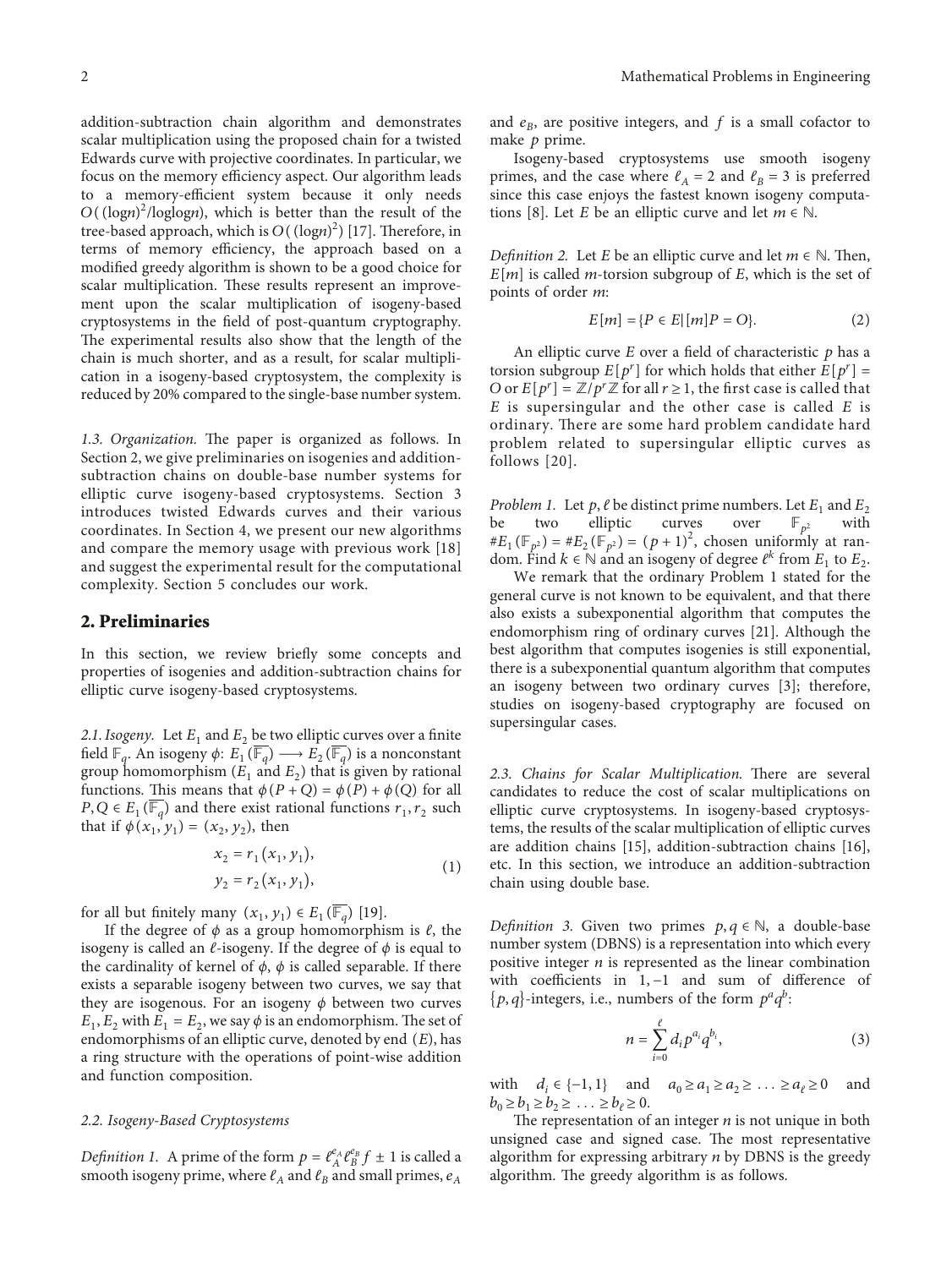<span id="page-2-0"></span>**Theorem 1** (see [[22](#page-6-0)]). *Algorithm 1 terminates after*  $k \in \mathcal{O}(\log n / \log \log n)$  *steps.* 

In Algorithm 1, lines 1–3 give the limitation for the input parameter  $a_0$  and line 4 gives the value of the parameter  $b_0$ . The parameter  $a_0$  is used when the exponentiation  $a_1$  of 2 is the biggest term in the expansion, that is, the biggest term in the expansion, that  $0 \le a_{\ell} \le a_{\ell-1} \le \cdots \le a_1 \le a_0$ . The value of  $b_0$  also gives limit of *bi* 's similarly.

## **3. Twisted Edwards Curves**

*3.1. Twisted Edwards Curves.* Let *k* be a field of odd characteristic, and  $a, d \in k$  with  $a \ d(a-d) \neq 0$ .

*Definition 4* (see [[24](#page-6-0)]). The twisted Edwards curve with coefficients *a* and *d* is defined by the equation

$$
E_{E,a,d}: ax^2 + y^2 = 1 + dx^2 y^2.
$$
 (4)

An Edwards curve is a twisted Edwards curve with  $a = 1$ .

Edwards curves and twisted Edwards curves have been broadly used in cryptography [\[24\]](#page-6-0). Every twisted Edwards curve is birationally equivalent to an elliptic curve in Montgomery curve [[24](#page-6-0)].

*Definition 5* (see [\[24\]](#page-6-0)). The twisted Edwards curve  $E_{E, a,d}$ :  $ax^2 + y^2 = 1 + dx^2y^2$  is a quadratic twist of the Edwards curve  $E_{E,1,d/a}: \tilde{x}^2 + \tilde{y}^2 = 1 + (d/a)\tilde{x}^2\tilde{y}^2$ . The map Equivalent External *a*:  $\hat{x} + y = 1 + (a/a)x$  y . The map  $(\tilde{x}, \tilde{y}) \mapsto (x, y) = (\tilde{x}/\sqrt{a}, \tilde{y})$  is an isomorphism from  $E_{E,1,d/a}$  $(x, y) \mapsto (x, y) = (x/\sqrt{a}, y)$  is an isomorphism from  $E_{E,1,d/a}$ <br>to  $E_{E,a,d}$  over  $k(\sqrt{a})$ . If *a* is a square in *k* and  $d \in k^*(k^*)^2$  is not square in *k*, then  $E_{E,a,d}$  is isomorphic to  $E_{E,1,d/a}$  over *k* but not isomorphic to *E* over  $k$  [[25](#page-6-0)]. Generally,  $E_{E,a,d}$  is a quadratic twist of  $E_{E,\overline{a},\overline{d}}$  for  $\overline{a},\overline{d}$  satisfying  $\overline{d}/\overline{a} = d/a$ . Conversely, every quadratic twist of a twisted Edwards curve is isomorphic to a twisted Edwards curve. That is, the set of twisted Edwards curves is invariant under quadratic twists.

Let  $P = (x_1, y_2)$  and  $Q = (x_2, y_2)$  be points on a twisted Edwards curve  $E_{E,a,d}$ . The sum of these points  $(x_1, y_1)$ *,*  $(x_2, y_2)$  on  $E_{E, a, d}$  is

$$
P + Q = \left(\frac{x_1 y_2 + y_1 x_2}{1 + dx_1 x_2 y_1 y_2}, \frac{y_1 y_2 - ax_1 x_2}{1 - dx_1 x_2 y_1 y_2}\right).
$$
(5)

(0*,* 1) is the neutral element of the group, and the opposite of  $(x_1, y_1)$  is  $(-x_1, y_1)$ . These formulas also work for doubling, that is, if  $P = Q$ . In particular,

$$
2P = \left(\frac{2x_1y_1}{ax_1^2 + y_1^2}, \frac{y_1^2 - ax_1^2}{2 - ax_1^2 - y_1^2}\right).
$$
 (6)

In [\[6](#page-6-0)], the twisted Edwards curves have simple completeness and support the ADD function. The twisted Edwards model has been considered for implementations because it offers a single simple group law formula that works for all possible inputs. When one can exploit precomputation, the ADD operation used in scalar multiplication for Edwards and twisted Edwards curves[[6](#page-6-0)] can play an important role in improving the speed of scalar multiplication, particularly in the ephemeral Diffie–Hellman keyexchange protocol.

*3.2. Coordinates.* Bernstein et al. [\[24\]](#page-6-0) offered efficient formulas for addition and doubling for Edwards curves and twisted Edwards curves. They introduced various coordinates for Edwards curves and twisted Edwards curves.

*Definition 6.* A projective point  $(x, y, z)$  on  $ax^2 + y^2 = 1 +$  $dx^2y^2$  is represented as *X, Y, Z, T* satisfying the following relations:  $x = X/Z$ ,  $y = Y/Z$ ,  $xy = T/Z$ . The coordinates of the point  $(X: Y: Z: T)$  are called the extended twisted Edwards coordinates. The identity element is represented by (0: 1: 1: 0). The opposite of a point is (−*X*: *Y*: *Z*: − *T*).

*Definition 7.* The following equation:

$$
(aX2 + Y2)Z2 = Z4 + dX2Y2,
$$
 (7)

is called the projective twisted Edwards curve to avoid inversions. For  $Z_1 \neq 0$ , the homogeneous point  $(X_1: Y_1: Z_1)$ represents the affine point  $(X_1/Z_1, Y_1/Z_1)$  on  $E_{E, ad}$ .

*Definition 8.* Another way to avoid inversions is using a point  $(X_1: Y_1: Z_1)$  with  $X_1Y_1Z_1 \neq 0$  to represent the affine point  $(Z_1/X_1, Z_1/Y_1)$  on  $E_{E, a,d}$ . These points are called the inverted twisted Edwards coordinates.

The following Table [1](#page-3-0) shows the complexity of addition and doubling calculated according to the considered coordinates of the curves, that DBL is point doubling, ADD is point addition, mADD is mixed point addition: addition of an input that has been scaled to have *Z*-coordinate 1, mDBL is mixed doubling: doubling of an input that has been scaled to have *Z*-coordinate 1.

Bos and Friedberger [\[16](#page-6-0)] proposed an algorithm to compute scalar multiplications on twisted Edwards curves using addition-subtraction chains. Their results show improved speed of scalar multiplication compared to the Montgomery curves most commonly used in isogeny-based cryptography systems. They also show that using larger scalar values in scalar multiplication leads to better performance. However, their chains are difficult to find for such large numbers, and the operations are generally more expensive; therefore, it is unclear if twisted Edwards curves can become faster in their setting. The present work was motivated by the results of Bos and Friedberger's research. We propose the use of a double-base addition-subtraction chain on twisted Edwards curves with projective coordinates, which led us to think about the efficiency of scalar multiplication.

## **4. Memory-Efficient Algorithm for Scalar Multiplications**

In terms of addition and doubling operations in twisted Edwards curves, we use the following notations.

- (1) ADD(resp*.* SUB): the cost of point addition (resp. subtraction)
- (2) *M*: number of field multiplications
- (3) *D*: number of field doublings
- (4) *S*: number of field squarings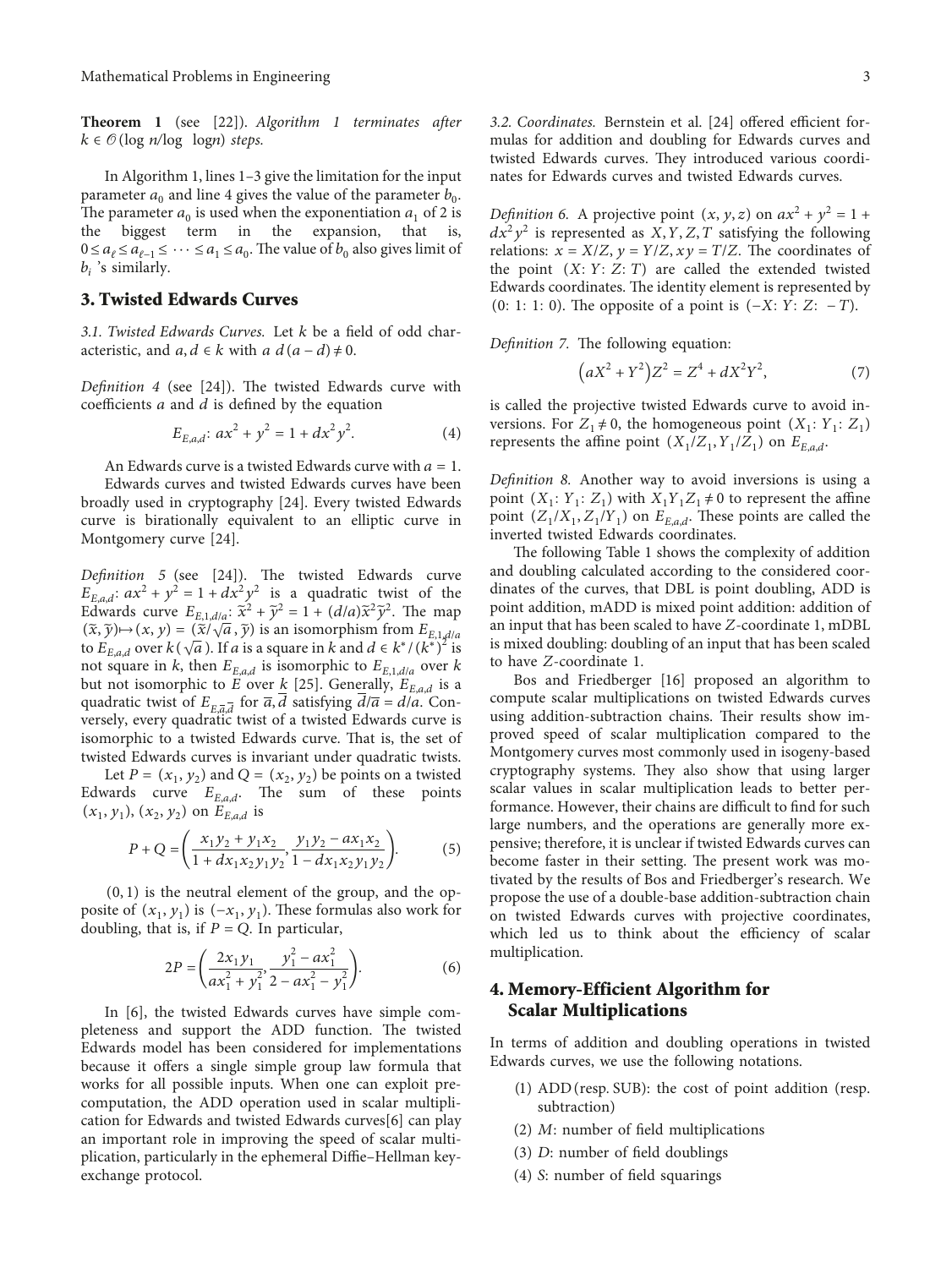<span id="page-3-0"></span>Input:  $a_0$ ,  $S = \{1, -1\}$ , *N* Output: three sequences  $(d_i, a_i, b_i)_{0 \le i \le \ell}$  such that  $N = \sum_{i=0}^{\ell} d_i 2^{a_i} 3^{b_i}$  with  $d_i \in S$ ,  $a_0 \ge \cdots \ge a_{\ell}$ ,  $b_0 \ge \cdots \ge b_{\ell}$ (1) **if**  $a_0 > [\log_3 N]$  **then** (2) **return fail** (3) **end if**  $(4)$  *b*<sub>0</sub>←  $\left[ \frac{\log_2 N - a_0 \log_2 3}{\log_2 3} \right]$  $(5)$   $(i, t, s)$ ←(1*, N, 1*) (6) **while** *t* > 0 **do** (7) find the best approximation  $z = d_i 2^{a_i} 3^{b_i}$  of *t* with  $di \in S$ ,  $0 \le a_i \le a_{i-1}$ , and  $0 \le b_i \le b_{i-1}$ <br>(8)  $d_i \leftarrow s \times d_i$ (8)  $d_i \leftarrow s \times d_i$ <br>(9) if  $t < z$  then if  $t < z$  then (10) *s*← − *s* (11) **end if**  $t \leftarrow |t - z|$  $(i13)$   $i \leftarrow i + 1$ (14) **end while**  $(15)$  **return**  $(d_i, a_i, b_i)_{i \leq i \leq \ell}$ 

ALGORITHM 1: The greedy algorithm for double-base number system [[23](#page-6-0)].

Table 1: Costs of addition and doubling operations in twisted Edwards curve.

| mDBL |
|------|
|      |
|      |
|      |
|      |

- (5) *T*: number of field triplings
- (6) *I*: number of field inversions

Bos and Friedberger [[16\]](#page-6-0) showed that scalar multiplications are more effective in twisted Edwards curves than they are in Montgomery curves for isogeny-based protocols. In this section, we introduce an algorithm that improves upon those of Bos and Friedberger [\[16](#page-6-0)] and Yu et al. [[18\]](#page-6-0) in terms of memory. Our method first uses double-base addition-subtraction chains. Secondly, we use twisted Edwards curves with projective coordinates to improve the addition and subtraction calculations determined by the chains in isogeny-based cryptosystems.

We show that the following algorithm generates addition-subtraction chains using a double base to improve the total complexity. Addition-subtraction chains with double base can generate chains that are much shorter than a singlebase chain. This means that the number of operations in terms of addition and subtraction calculations can be reduced. A decrease in the length of the chain suggests a more optimized structure. After a short chain with double base is achieved using Algorithm 2, we use the twisted Edwards curves with projective coordinates to reduce the complexity of the addition and subtraction calculation, since the projective twisted Edwards curves allow for computing inversions to be avoided. That is, the projective twisted Edward curves have  $ADD = SUB = 10M + 1S = 11M$  for  $S = 1M$ ,  $D = 3M + 4S = 7M$ ,  $T = 9M + 3S = 12M$ ,  $I = 100M$  (see the twisted Edwards curve projective row in the 1st table in [\[26\]](#page-6-0)). We can thus see that the total complexity can be reduced by adjusting the number of additions and subtractions. Therefore, in terms of total complexity, our algorithm decreases the addition part because the length of the chain is decreased.

We provide a modified greedy algorithm for isogenybased cryptography, which is used to produce a double-base addition-subtraction chain for each given *N* to compute the scalar multiplication *NP*, where *P* is a point in a twisted Edwards curve with projective coordinates over  $F_{q^2}$ . Furthermore, to avoid the large inversion part of the calculation, we work on twisted Edwards curve with projective coordinates.

In Algorithm 2, checking the integers *α* and *β* for all  $0 \le \alpha \le a$  and  $0 \le \beta \le b$  is very inefficient, since it is necessary to repeat *O*(log*n*) times to find and compare the values |*t* −  $2^{x}3^{y}$  where  $0 \le y \le b$  for fixed  $0 \le x \le a$ , whose complexity is *O*(log*n*). As an efficient way to obtain *α* and *β*, we suggest Algorithm 3, which is an application of the binary search [\[27\]](#page-7-0) and which only requires *O*(loglog*n*) iterations.

Note that the required number of steps of Algorithm 2 is equivalent to that of Algorithm 1, in big-*O* notation manner. By combining Algorithm 3, we obtain an addition-subtraction multiplication chain *c* for *N* whose number of iterations is  $O(logn/loglogn\cdot loglogn) = O(logn)$ . It is equivalent to many existing results such as those in [\[6](#page-6-0), [17](#page-6-0), [22\]](#page-6-0) which are focusing on the speed to find a chain.

For example, when  $N = 72641$ , the double-base chain is

$$
72641 = 2736 - 2536 + 2534 + 2332
$$
  
= 2<sup>1</sup>3<sup>1</sup>(2<sup>2</sup>3<sup>1</sup>(2<sup>2</sup>3<sup>2</sup>(3<sup>2</sup>(2<sup>2</sup> - 1) + 1) + 1) - 1) - 1. (8)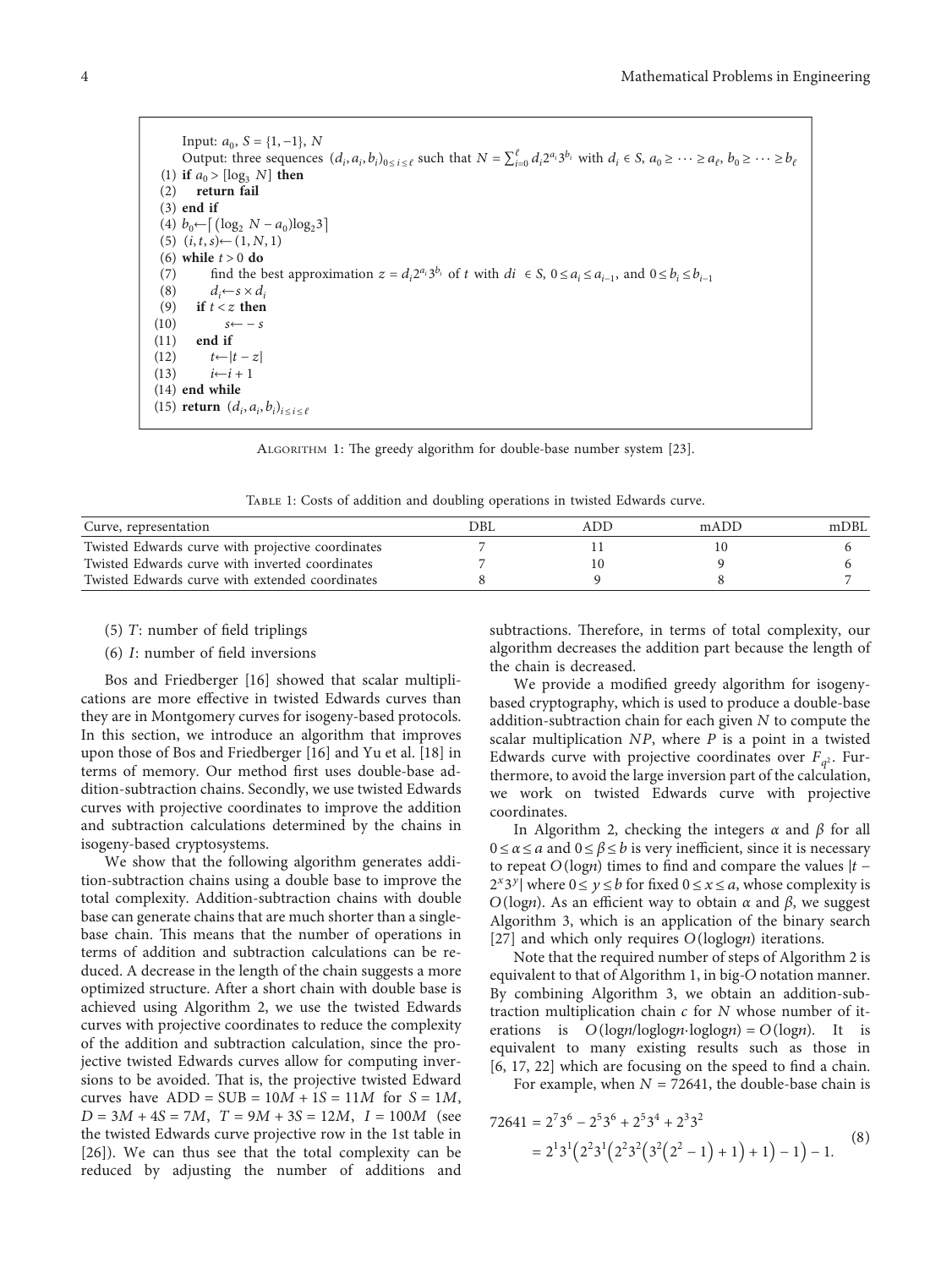Input: *N* Output: an addition-subtraction multiplication chain *c* for *N*  $(1)$  *b*←[ $log_3$  *N*/2]  $(2)$  *a*←  $\left[ \left( \log_3 N - b \right) \log_2 3 \right]$ (3)  $(i, t, s)$ ←(0*, N*, 1) (4) **while**  $t \neq 0$  **do** (5) Find the pair of integers  $(\alpha, \beta)$  with  $0 \le \alpha \le a, 0 \le \beta \le b$  such that  $2^{\alpha}3^{\beta}$  is the closest number to *t* (6) *v*[*i*]←(*s, α, β*) (7) *t*←*t* − *s* · 2*<sup>α</sup>*3*<sup>β</sup>* (8) **if** *t* > 0 **then** (9) *s*←1 (10) **else if** *t* < 0 **then** (11)  $s \leftarrow -1$ <br>(12) **else**  $(12)$ (13) return  $(v[0], ..., v[i])$ <br>(14) **end if** (14) **end if**<br>(15)  $i \leftarrow i + 1$  $i \leftarrow i + 1$ (16)  $(a, b)$ ← $(\alpha, \beta)$ (17) **end while**

ALGORITHM 2: A modified greedy algorithm for isogeny-based cryptography.

In this case, the number of doubling is 7, tripling is 6, and addition (or subtraction) is 5. Therefore, the complexity is  $7 \cdot 7 + 12 \cdot 6 + 11 \cdot 5 = 176M$ . A single-based chain [[28](#page-7-0)] is

$$
72641 = 217 - 216 + 213 - 211 + 210 - 27 + 26 - 20
$$
  
= 2<sup>6</sup>(2(2<sup>3</sup>(2(2<sup>3</sup>(2<sup>3</sup>(2-1)+1)-1)+1)-1)+1)-1. (9)

In this case, the number of doubling is 17, and addition (or subtraction) is  $7$ . Therefore, the complexity is  $7 \cdot 17 + 11 \cdot 7 = 196M$ .

To find a short chain, various techniques are considered, such as a brute force approach [[16\]](#page-6-0) or a tree-based approach [\[29\]](#page-7-0). However, these approaches require huge amounts of memory for the following reasons. First, these approaches use recursive calls. These approaches also search for and store the chains in the intermediate stage, which are useless in the final stage, thus representing a burden on memory. As the number of chains required to conduct scalar multiplications increases, the burden on memory increases dramatically because the number of chains under consideration increases exponentially. By contrast, Algorithm 2 provides a memory-efficient system because it requires a total of  $3 \times$  $(l + 1)$  array. The burden on memory does not increase exponentially, as it only increases linearly. Therefore, in terms of memory efficiency, the approach based on a modified greedy algorithm is a good choice for scalar multiplication.

In Algorithm 3, first, the values of powers of 3 are stored to find the number  $2^{\alpha}3^{\beta}$ , which is closest to *t* faster, and *t* is then compared with the following values:  $2^03^i, 2^13^i, \ldots, 2^a3^i$ with the rules in binary search. For example, let  $t = 53$  and say that we have to find the closest number to *t* in the following numbers:  $2^{0}3^{1}, 2^{1}3^{1}, \ldots, 2^{10}3^{1}$  First, take  $2^{5}3^{1} =$ 96 and compare it to *t*. Since *t* < 96, we only need to compare *t* to  $2^{0}3^{1}$ , ...,  $2^{4}3^{1}$ , and then take  $2^{2}3^{1} = 12$  and compare it

with  $t$ . Since  $t > 12$ , we only need to compare  $t$  with  $2<sup>3</sup>3<sup>1</sup>$ ,  $2<sup>4</sup>3<sup>1</sup>$ . Finally, take  $2<sup>4</sup>3<sup>1</sup> = 48$  and compare it to *t*. Since  $t > 48$ , the remaining step is to compare  $|t - 2^4 3^1|$  to  $|t - 2^53^1|$ .

Hence, we obtain that  $2^43^1 = 48$  is the closest number to *t* when the power of 3 is fixed to 1. Now, we can find the numbers of the form  $2^M 3^i$  closest to *t* for each fixed *i*, and by checking for all *i*, we obtain the closest number to *t* between 0 and  $2^a 3^b$ . Hence, we find that  $2^4 3^1 = 48$  is the closest number to *t* when the power of 3 is fixed to 1. Now, we can find the numbers of the form  $2^M 3^i$  that are closest to *t* for each fixed *i*, and by checking for all *i*, we obtain the closest number to *t* between 0 and 2*<sup>a</sup>*3*<sup>b</sup>*.

The memory of our algorithm is compared to the amount of memory in Yu et al. [[18\]](#page-6-0), a recent study of the same double-base addition-subtraction chain. Because Yu et al.'s results are also more recent than those of Bos and Friedberger, and Bos and Friedberger's results still show no results on the amount of memory in the algorithm. The part that takes up the most memory is line 4 and line 5 in Algorithm 2. The memory usage of this part is (the chain length) *O*(log*n*), that is, *O*((log*n*) 2 /loglog*n*). It is better than the memory usage of the tree-based approach, that is, *O*((log*n*) 2 ) [[18\]](#page-6-0).

To do the practical experiment, we let *n* be a fixed positive integer and generate ten random numbers between 2*<sup>n</sup>*<sup>−</sup> <sup>1</sup> and 2*<sup>n</sup>*. In other words, we generate ten *n*-bit integers *N*, and then we write

- (i) #*M*: the average value of the number of multiplications for scalar multiplication,
- (ii) #*M*/bit: the number of multiplications per number of bits,
- (iii) Improvement: the percentage of improvements

relative to the result of the binary representation for each case in Table [2.](#page-5-0) Our algorithm obtains a complexity result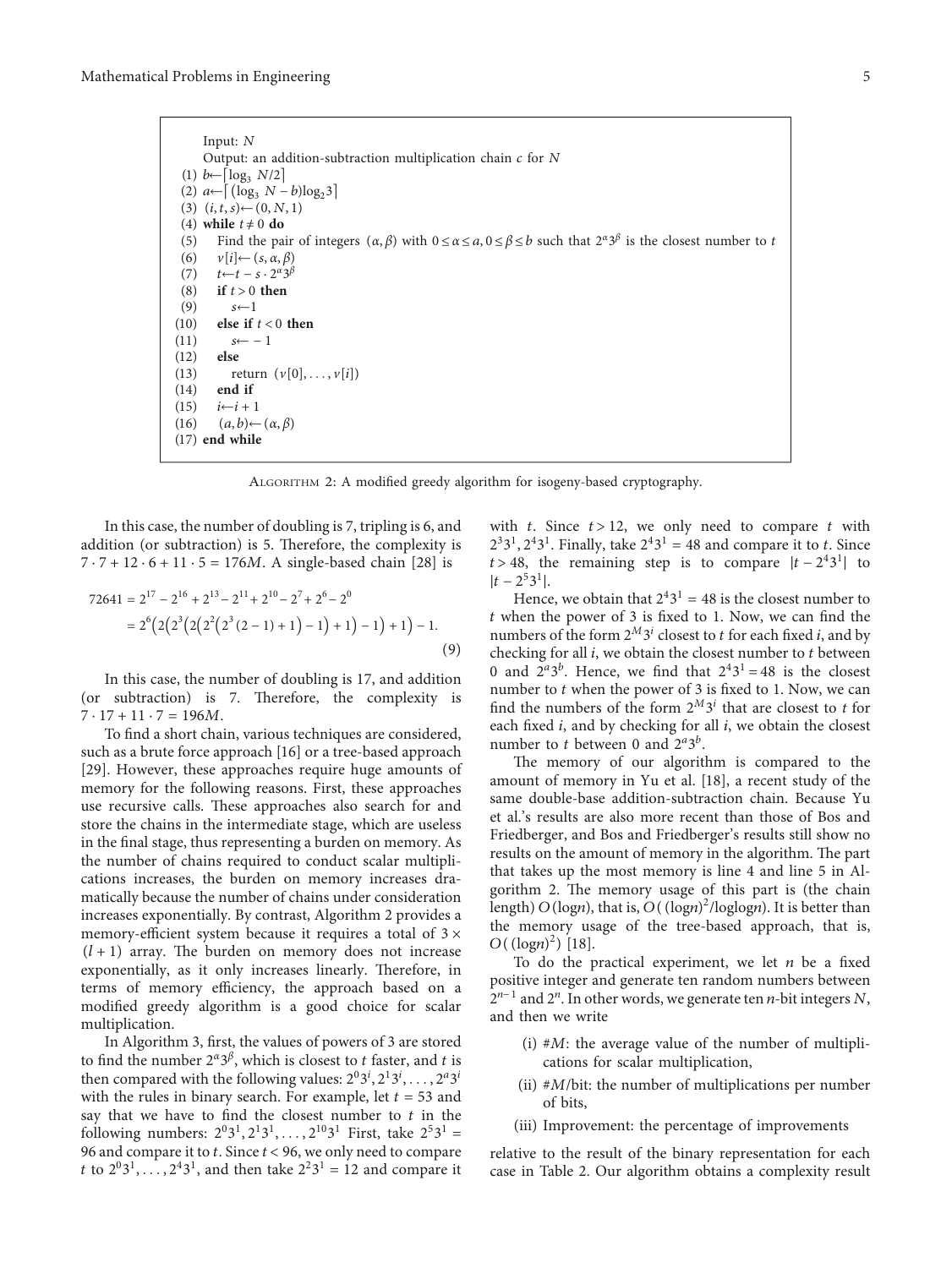```
Input: t
      Output: (α, β) with 0 ≤ α ≤ a, 0 ≤ β ≤ b such that 2α3β is the closest number to t
 (1) i←b, v←(0, 0, 0)
 (2) x←(3^0, 3^1, \ldots, 3^b)(3) while i \neq 0 do<br>(4) F \leftarrow 0, L \leftarrow aF \leftarrow 0, L \leftarrow a(5) while F \leq L do
 (6) M \leftarrow [ (F + L)/2 ](7) if 2^M 3^{x[i]} < t then
 (8) F \leftarrow M + 1(9) else if 2^M 3^{x[i]} > t then<br>(10) L \leftarrow M - 1L←M − 1
(11)(12) vtmp←(|πt − 2M3x[i]
|, M, x[i])
(13) end if
(14) end while<br>(15) if 2^M 3^{x[i]}(15) if 2^M 3^{x[i]} < t then<br>(16) if t < 3 \cdot 2^{M-2} 3^x(16) if t < 3 \cdot 2^{M-2} 3^{x[i]} then<br>(17) vtmp \leftarrow (|t-2^{M-1} 3^x|))(17) vtmp ← (|t - 2^{M-1}3^{x[i]}|, M - 1, x[i])(18) else
(19) vtmp \leftarrow (|t - 2^M 3^{x[i]}|, M, x[i])(20) end if
(21) else
(22) if t < 3 \cdot 2^{M-1}3^{x[i]} then
(23) vtmp←(|t - 2^M 3^{x[i]}|, M, x[i])
(24) else
(25) vtmp←(|t - 2^{M+1}3^{x[i]}|, M + 1, x[i])
(26) end if
(27) end if<br>(28) if \nu =(28) if v = (0, 0, 0) or v[0] > vtmp[0] then<br>(29) v \leftarrow vtmp(29) v \leftarrow vtmp<br>(30) end if
         (30) end if
(31) i←i − 1
(32) end while
(33) return (v[1], v[2])
```
ALGORITHM 3: An efficient way to obtain  $\alpha$  and  $\beta$  in Algorithm 2.

| # of bits    | # $M$   |                 | $#M/b$ it |                 | Improvement $(\%)$ |
|--------------|---------|-----------------|-----------|-----------------|--------------------|
|              | Binary  | Modified greedy | Binary    | Modified greedy |                    |
| $(N = 173)$  | 108.5M  | 123M            | 8.35      | 9.46            | $-13.36$           |
| $(N = 19^3)$ | 112.75M | 128M            | 8.67      | 9.85            | $-13.53$           |
| 160          | 1990.1M | 1559.6M         | 12.44     | 9.75            | $+21.63$           |
| 224          | 2787.9M | 2168.4M         | 12.45     | 9.68            | $+22.22$           |
| 256          | 3198.9M | 2480.3M         | 12.5      | 9.69            | $+22.46$           |
| 384          | 4847.3M | 3711.8M         | 12.62     | 9.67            | $+23.43$           |
| 512          | 6370.3M | 5020.9M         | 12.44     | 9.81            | $+21.18$           |

TABLE 2: The comparison of the different models.

that improves by more than 20% for large scalars, i.e., above 160 bits in scalar multiplication, which is comparable to that of Al Musa [\[17](#page-6-0)].

## **5. Conclusion**

In this paper, we first use double-base addition-subtraction chains. We also use twisted Edwards curves with projective coordinates to improve the addition and subtraction

calculations in the chain. Our algorithm generates additionsubtraction chains using double base to improve the total complexity. The memory used by our algorithm to execute scalar multiplication is better than the result of the tree-based approach [[17\]](#page-6-0). This memory efficiency leads to efficient scalar multiplication. That is, it can also be applied to efficient scalar multiplexing in isogeny-based cryptosystems. We also show experimental results demonstrating that the length of the chain is much shorter; therefore, for scalar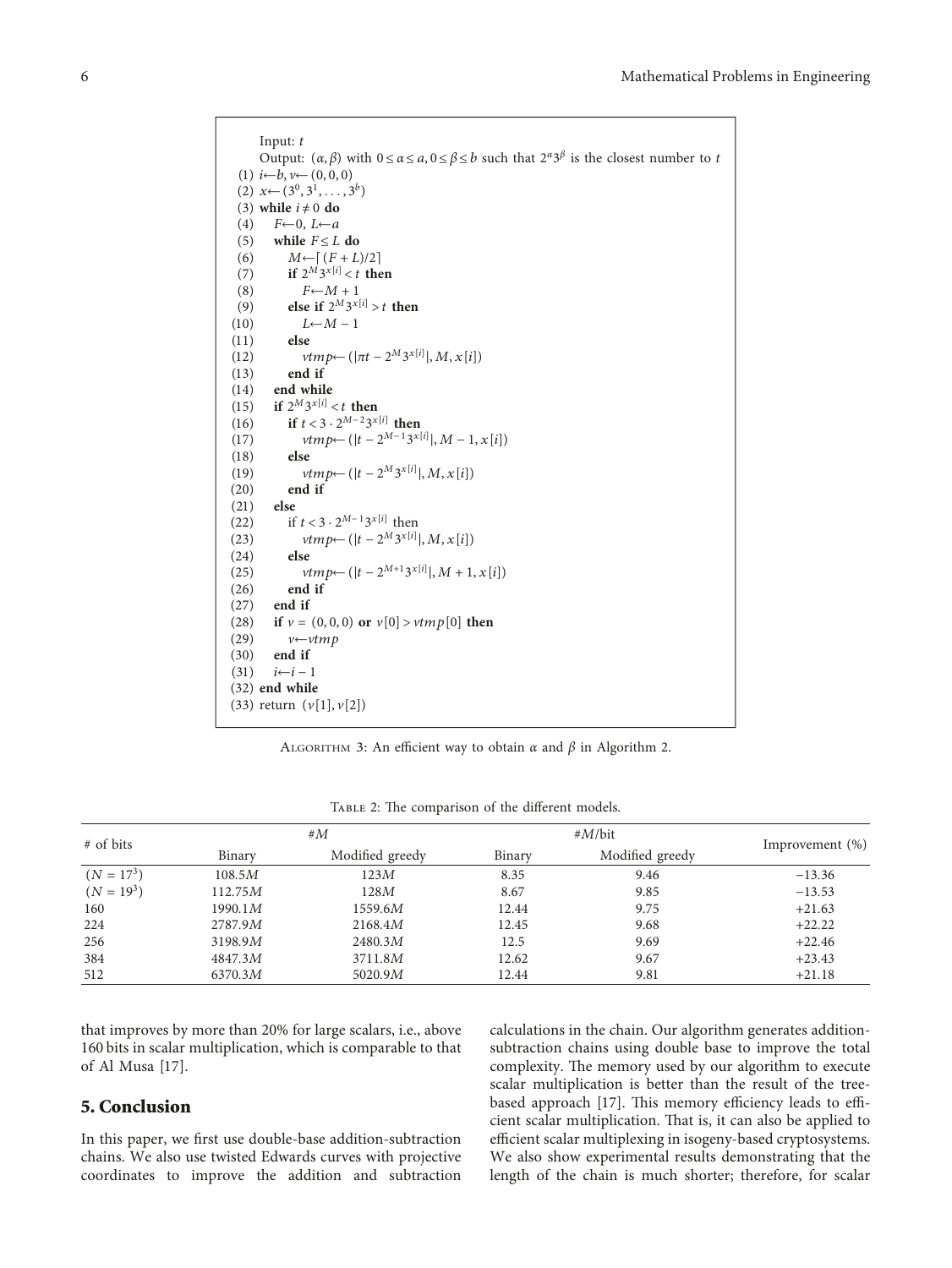<span id="page-6-0"></span>multiplication in an isogeny-based cryptosystem, the complexity is reduced by 20% compared to the single-base number system. These results are also expected to contribute to research improving the efficiency of SIDH and SIKEbased protocols, which comprise one of the candidate groups for post-quantum cryptosystems. We can also consider implementing it in terms of efficiency in multisystem and network environments such as those in [\[30–33](#page-7-0)].

#### **Data Availability**

The data used to support the findings of this study are available from the corresponding author upon request.

## **Conflicts of Interest**

The authors declare that there are no conflicts of interest regarding the publication of this paper.

## **Acknowledgments**

Sookyung Eom was supported by the National Research Foundation of Korea (NRF) grant funded by the Korean Government (nos. 2019R1C1C1002403, 2019R1A6A1A11 051177, and 2019R1A6A1A11051177). Hyang-Sook Lee was supported by the National Research Foundation of Korea (NRF) grant funded by the Korean Government (MSIT) (no. 2018R1A2A1A05079095). Kyunghwan Song was supported by the Basic Science Research Program through the National Research Foundation of Korea (NRF) funded by the Ministry of Education (no. 2020R1I1A1A01070546).

## **References**

- [1] J. M. Couveignes, "Hard homogeneous spaces," *IACR Cryptology ePrint Archive*, vol. 291, 2006.
- [2] D. X. Charles, K. E. Lauter, and E. Z. Goren, "Cryptographic hash functions from expander graphs," *Journal of Cryptology*, vol. 22, no. 1, pp. 93–113, 2009.
- [3] A. Childs, D. Jao, and V. Soukharev, "Constructing elliptic curve isogenies in quantum subexponential time," *Journal of Mathematical Cryptology*, vol. 8, no. 1, pp. 1–29, 2014.
- [4] L. Feo and D. Jao, "Towards quantum-resistant cryptosystems from supersingular elliptic curve isogenies," in *Proceedings of the PQCrypto 2011 International Workshop on Post-Quantum Cryptography*, pp. 19–34, Springer, Taipei, Taiwan, November 2011.
- [5] G. H. M. Zanon, "Faster key compression for isogeny-based cryptosystems," *IEEE Transactions on Computers*, vol. 68, pp. 688–701, 2019.
- [6] C. Costello, D. Jao, P. Lango, M. Naehrig, J. Renes, and D. Urbanik, "Efficient compression of SIDH public keys," in *Proceedings of the EUROCRYPT 2017 Advances in Cryptology*, pp. 679–706, Paris, France, May 2017.
- [7] S. Galvraith, C. Petit, B. Shanim, and Y. B. Ti, "On the security of supersingular isogeny cryptosystems," in *Proceedings of the* ASIACRYPT 2016 International Conference on the Theory and *Application of Cryptology and Information Security*, pp. 63–91, Springer, December 2016.
- [8] C. Costello, P. Longa, and M. Naehrig, "Efficient algorithms for supersingular isogeny Diffie-Hellman," in *Proceedings of*

*the Advances in Cryptology - CRYPTO 2016*, pp. 572–601, Barbara, CA, USA, August 2016.

- [9] D. Jao, "Supersingular isogeny key encapsulation," *Submission to the NIST Post-Quantum Standardization project*, 2017.
- [10] H. Seo, A. Jalali, and R. Azarderakhsh, "Optimized SIKE round 2 on 64-bit ARM," *Cryptology ePrint Archive*, vol. 67, no. 8, pp. 2659–2671, 2019.
- [11] B. Koziel, A. B. Ackie, R. El Khatib, R. Azarderakhsh, and M. M. Kermani, "SIKE'd up: fast and secure hardware architectures for supersingular isogeny key encapsulation," *Cryptology ePrint Archive*, vol. 67, no. 12, pp. 129–146, 2019.
- [12] H. Seo, A. Jalali, and R. Azarderakhsh, "SIKE Round 2 speed record on ARM Cortex-M4," *Cryptology and Network Security*, pp. 39–60, 2019.
- [13] S. Jaques and J. M. Schanck, "Quantum cryptanalysis in the RAM model: claw-finding attacks on SIKE," in *Proceedings of the Advances in Cryptology - CRYPTO 2019*, pp. 32–61, Santa Barbara, CA, USA, August 2019.
- [14] J. W. Bos and S. J. Friedberger, "Faster modular arithmetic for isogeny-based crypto on embedded devices," *Journal of Cryptographic Engineering*, vol. 10, pp. 1–13, 2019.
- [15] B. Koziel, R. Azarderakhsh, D. Jao, and M. M. Kermani, "On fast calculation of addition chains for isogeny-based cryptography," in *Proceedings of the Inscrypt 2016, Information Security and Cryptology*, pp. 323–342, Springer, Beijing, China, November 2016.
- [16] J. W. Bos and S. J. Friedberger, "Arithmetic considerations for isogeny-based cryptography," *IEEE Transactions on Computers*, vol. 68, pp. 979–990, 2018.
- [17] S. Al Musa, *Multi-base chains for faster elliptic curve cryptography*, University of Wisconsin, Milwaukee, WA, USA, 2018.
- [18] W. Yu, S. Al Musa, and B. Li, "Double-base chains for scalar multiplications on elliptic curves," in *Proceedings of the* Annual International Conference on the Theory and Appli*cations of Cryptographic Techniques*, Springer, Zagreb, Croatia, May 2020.
- [19] L. Washington, *Elliptic Curves: Number Theory and Cryptography*, Chapman&Hall/CRC, Boca Raton, FL, USA, 2nd edition, 2008.
- [20] S. Galbraith, C. Petit, and J. Silva, "Signature schemes based on supersingular isogeny problems," in *Proceedings of the AsiaCrypt 2017 Advances in Cryptology*, pp. 3–33, Springer, Hong Kong, China, November 2017.
- [21] G. Bisson and A. V. Sutherland, "Computing the endomorphism ring of an ordinary elliptic curve over a finite field," *Journal of Number Theory*, vol. 131, no. 5, pp. 815–831, 2011.
- [22] D. Vassil, I. Laurent, and M. Pradeep, "The double-base number system and its application to elliptic curve cryptography," *Mathematics of Computation*, vol. 77, pp. 1075– 1104, 2008.
- [23] C. Doche and L. Imbert, "Extended double-base number system with applications to elliptic curve cryptography," in *Proceedings of the INDOCRYPT 2006 7th International Conference on Cryptology in India*, pp. 335–348, Springer, Kolkata, India, December 2006.
- [24] D. J. Bernstein et al., "Twisted Edwards curves," in *Proceedings of the International Conference on Cryptology in Africa*, pp. 389–405, Springer, Casablanca, Morocco, June 2008.
- [25] F. Najman, "The number of twists with large torsion of an elliptic curve, revista de la real academia de ciencias exactas, físicas y naturales," vol. 109, no. 2, pp. 535–547, 2015.
- [26] D. J. Bernstein and T. Lange, "Explicit-formulas database," 2009,<http://hyperelliptic.org/EFD/g1p/index.html>.